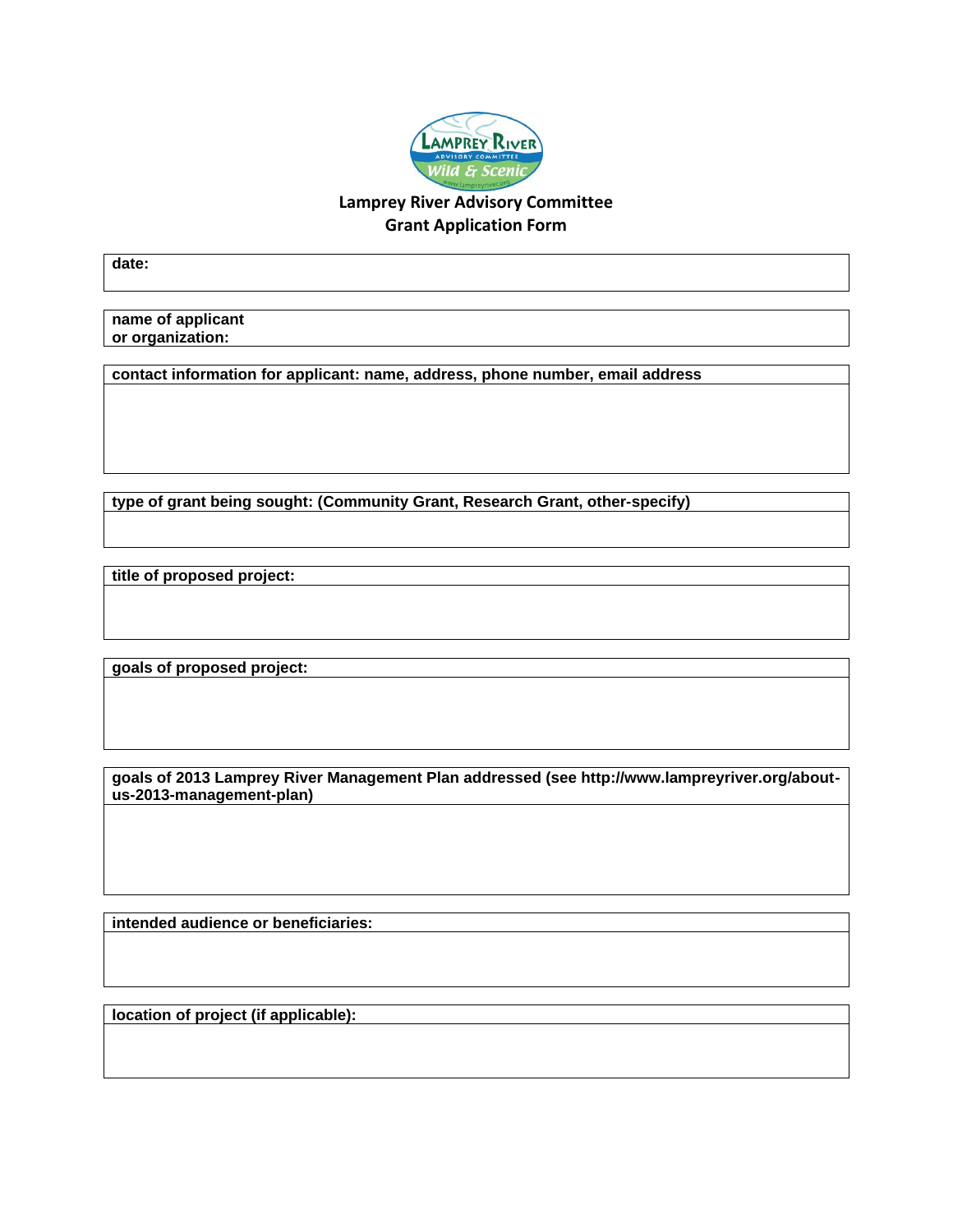**project procedures:**

**proposed timeline: start date, milestones, end date**

**proposed budget (Grant money is to be used for expenses directly associated with the project, with not more than 10% going to overhead.):**

**final products that will be produced:**

**sustainability: (How will the project or intended impacts be sustained in the future without LRAC funding?)**

**outreach opportunities:**

**evaluation of project: (How many people benefit, how is the river protected, etc. )**

## **Reports and products:**

Open communication between the grantee and the Lamprey Rivers Advisory Committee is encouraged. At least one written interim progress report is required midway through the term of the grant. An interim presentation to the committee or managing subcommittee is also encouraged.

Final reports must contain the following:

- $\checkmark$  a brief description of the project, including title, purpose, audience, procedures, & evaluation procedures procedures
- $\checkmark$  a list of valuable accomplishments & who benefited
- ✓ funds budgeted and how they were spent
- $\checkmark$  two copies of any products (reports, press releases, photos)